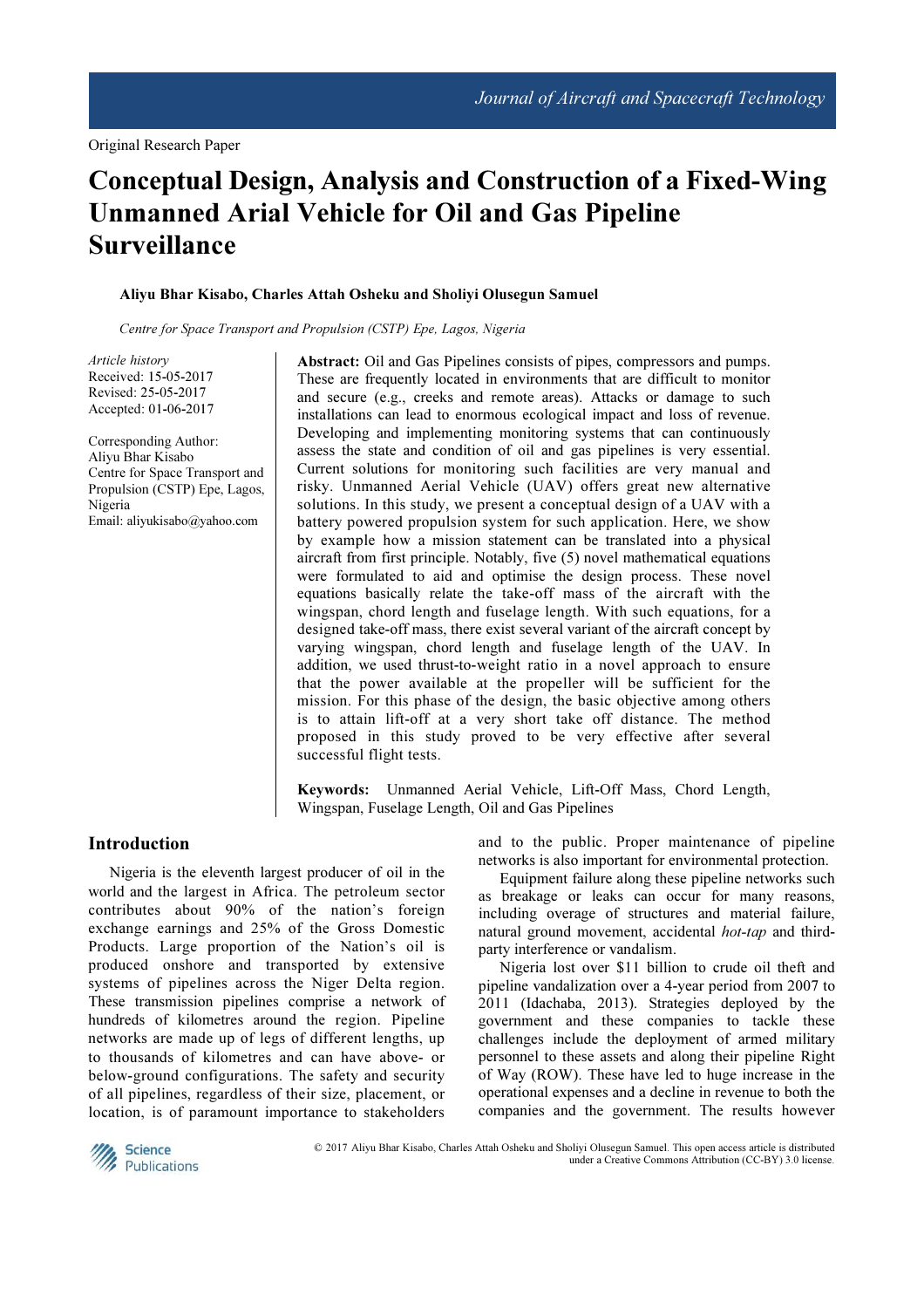show that the deployment of these personnel and the attendant cost has not reduced the quantity and frequency of oil theft. This is because the deployment time in some of these locations also contributes to the delay in the response of the military personnel.

Large amounts of oil and gas is lost from any pipe failure and more importantly, hydrocarbon leaks are harmful to the environment through contamination and pollution that can greatly affect both humans and plants in a negative way.

Developing and implementing monitoring systems that can continuously assess the state and condition of oil and gas pipelines is essential. Furthermore, monitoring pipeline networks also involves acquiring knowledge of the impact pipelines have on the environment over time and how they affect vegetation and wildlife.

Pipeline surveillance refers to strategic monitoring of the activities on the pipeline's right of way and the adjoining strips of land whose rights are both shared by pipeline operators and landowners. Traditionally, monitoring pipeline networks has often been restricted to visual inspections or volume and mass balance measurements. Currently, the most widely used monitoring methods for oil and gas transmission pipelines are foot patrols along the pipeline route. The main disadvantage with this method is the potential for late detection of failures; when the output (oil or gas) has been reduced, or the environment has already been affected and damaged.

With the advent and progress of remote sensing technology together with image processing software, new opportunities have emerged for the development of monitoring systems with the possibility for high frequency data collection, that provide a comparatively inexpensive and spatially precise means to identify hydrocarbon leaks. Amongst the most promising techniques are Unmanned Aerial Vehicles (UAV).

The Unmanned Aerial Vehicle market has grown into a multi-billion-dollar industry, with the UAV market worth over \$4.9 billion in 2010-largely due to the growing application domain for UAVs (TGC, 2011). Unmanned systems are associated with a host of terms: Unmanned Aerial Systems (UAS), Drones, Remotely Piloted Aircraft (RPA), Unmanned Vehicle Systems (UVS) and Unmanned Airborne or Aerial Vehicles (UAV) reflecting the variety of system configurations and fields of application. Different sources use UAV or UAS as the preferred term. UAV is the term adopted by the UK Civil Aviation Authority (CAA), whilst others suggest that UAS is more correct.

An Unmanned Aerial Vehicle (UAV) is flown without a pilot on-board and is either remotely and fully controlled from another place (e.g., ground, another aircraft, space) or programmed and fully autonomous (Gomez and David, 2010). Thus, a UAV is an aircraft but an aircraft is not necessarily a UAV.

## Oil and Gas Pipeline Surveillance with UAV

This solution has the capability of reducing crude oil theft by providing early accurate information to the company with respect to the bunkering activity along its pipeline ROW and enable timely deployment of personnel to contain the situation. When pressure drop is observed on any oil and gas pipeline, the operator sends a request for inspection to the facility covering that pipeline section. The UAV is then deployed to provide video and picture feedback of the situation along the pipeline in real time. The UAV also provides a scan of the entire network in the cell before returning to its base in the facility. Military personnel can then be deployed if vandal activity is detected.

# Advantages of Using UAV for Oil and Gas Pipeline Surveillance

The UAV system so deployed for surveillance has advantages over the traditional method (foot patrol). Such advantages include improved mission safety, flight repeatability, the potential for reduction in operational costs and fewer weather-related flying limitations (e.g., a UAV can fly below the clouds) (Onwuka and Dike, 2015).

In phase I of this project, the conceptual design of the aerial vehicle was completed and a prototype was built and test-flown. The Autopilot necessary to carry out the mission autonomously and the integration of the ground station will be designed and integrated in phase II.

#### Design of the UAV

In this section, we present an approach that quickly takes a mission statement and translates it to an actual aircraft design from basic aircraft design principles. To do these effectively, we divided the UAV design into 6 major categories.

#### Mission Statement

Mission requirements may be in the form of point performance values (e.g., field length, turn rates, etc.), as a description of the mission profile(s), or as operational issues (e.g., payload, equipment to be carried, offensive threats, etc.) (Jenkinson and Marchman, 2003) for simplicity of design, we chose a conventional aircraft configuration. Looking at a mission that will last for about 20 min we opted for a battery based propulsion system for the UAV. Also, a short distance take-off aircraft is highly desirable. The mission flight profile will be that of a simple steady climb then cruise (at about an altitude of 150 m) around the target area and finally steady decent to land.

For aerial surveillance, our UAV will basically carry a camera with wireless capability of transmitting live video and picture images in real time to a mobile ground station. Hence, the payload of the UAV is a wireless camera system. We now proceed to select an off-the shelf wireless camera system that can perform such task.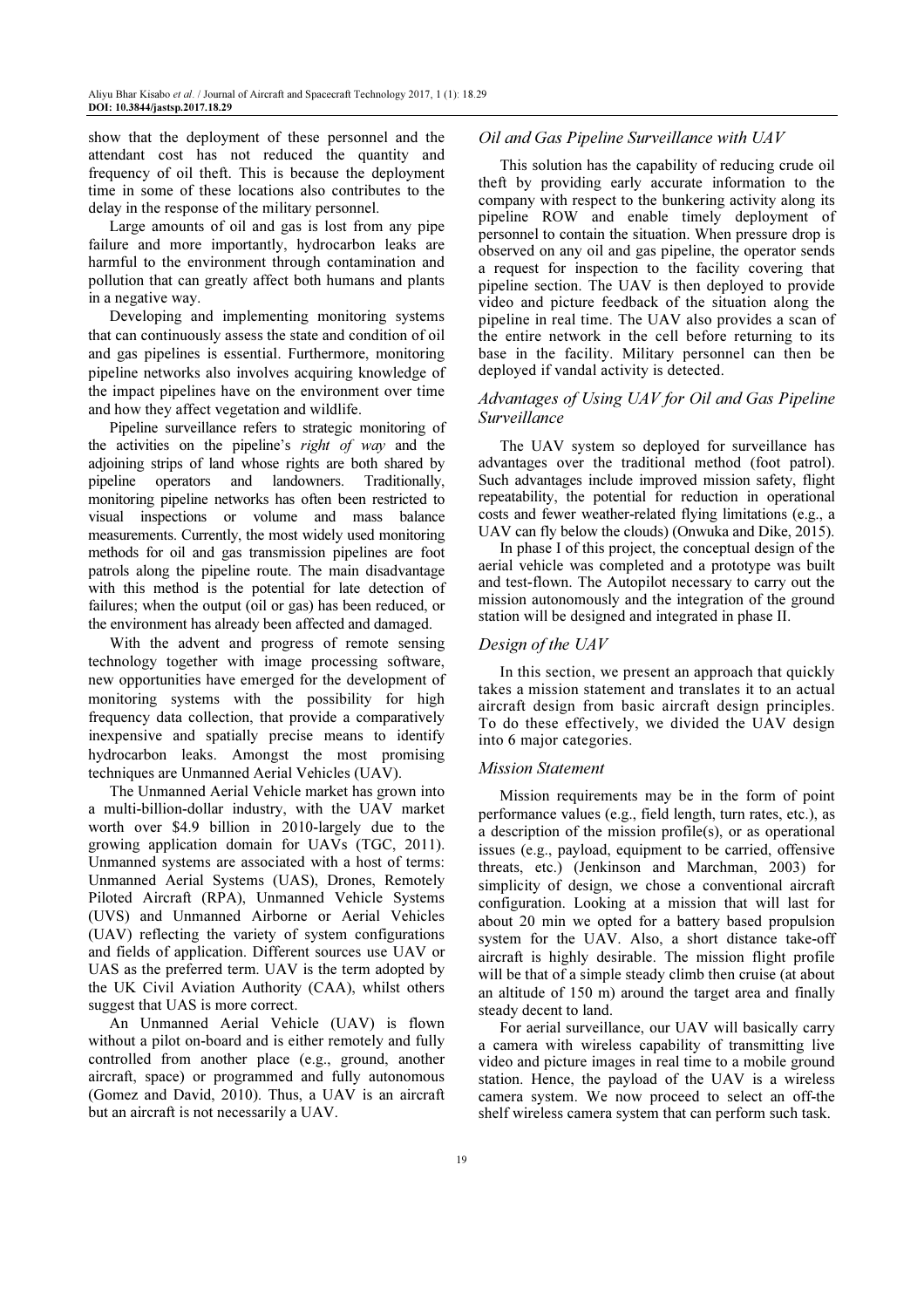#### Estimating the Take-off Mass

The total weight of the selected camera (with accessories) that can transmit high resolution pictures and videos from an altitude of about 150 m selected is 600 g.

To have an estimate of the aircraft weight at take-off, it is useful to consider the historical values of the Payload Weight Fraction given as (Austin, 2010):

$$
\frac{W_{pl}}{W_0} = 0.201\tag{1}
$$

In this case, our payload is:

$$
W_{pl} = 0.6kg \tag{2}
$$

It is now possible to estimate an initial value of the weight at take-off of the proposed UAV from (1), this gives:

$$
W_0 = \frac{W_{pl}}{0.201} = \frac{0.6}{0.201} = 3kg
$$
 (3)

Now that we have estimated the total take-off mass of the UAV, it is necessary to share it amongst the various components of the aircraft.

#### Mass Distribution

With Fig. 1 in perspective, we now must do a mass distribution for the various subsystems of the UAV (Giuseppe, 2008). This is necessary to ensure that at the end of the design we do not end up with a lift-off mass greater that was initially considered.

## Estimating Wing Surface Area, Wingspan, Chord length and Fuselage length

From the study of comparative UAVs able to perform the same mission, a choice for Wing Load for our design was selected as:

$$
\frac{W}{S} = 94 N/m^2 \tag{4}
$$

Once the Wing Load and the Take-off Weight are selected, the Wing Surface Area is computed as:

$$
S_w = \frac{W_0}{W/S} = \frac{3 \times 9.81}{94} = 0.312 m^2 \tag{5}
$$

It is well documented in literature that the wing area is related to the wingspan and chord length as:

$$
S_w = b \cdot c_w \tag{6}
$$

For a rectangular wing (Sadraey, 2010), the following expressing holds:

$$
AR_w = \frac{b_w^2}{S_w} \tag{7}
$$

After selecting a value of Aspect Ratio (AR), the wing span and chord can now be computed from (6) and (7) respectively. We chose  $AR_w$  of 5 and from (6) we get:

$$
b_w \cdot c_w = 0.312m^2 \tag{8}
$$

Substituting (6) in (7) we get:

$$
AR_w = \frac{b_w^2}{b_w \cdot c_w} \tag{9}
$$

With  $(8)$  in perspective we can write:

$$
5 = \frac{b_w^2}{0.312}
$$
  
\n
$$
b_w = 1.3m
$$
\n(10)

From  $(8)$ , we compute the chord length as:

$$
c_w = \frac{0.312}{1.3} = 0.24m\tag{11}
$$

Length of the UAV's fuselage is determined by a ratio of the wingspan (Bronz, 2014), this is given as:

$$
L = \eta b_w \tag{12}
$$

where,  $\eta = 0.8$  and  $b_w = 1.3$  m.

We computed our fuselage length by coming up with a coefficient from historical data of tail draggers (SIG Mfg. Co.,), as given in Table 1. Hence for our aircraft, the fuselage length is:

$$
L = 0.8 \times 1.3 = 1m \tag{13}
$$

## Novel Unified Take-off Mass Equations

From experimentations during construction at, we came to a staggering realization that the take-off mass of an aircraft varies for different wingspan, chord length and fuselage length. This we termed the *unified mass* equations. To illustrate this mathematical, we will begin by substituting  $(5)$  in  $(6)$ , this gives:

$$
\frac{W_0}{W/S} = b_w \cdot c_w \tag{14}
$$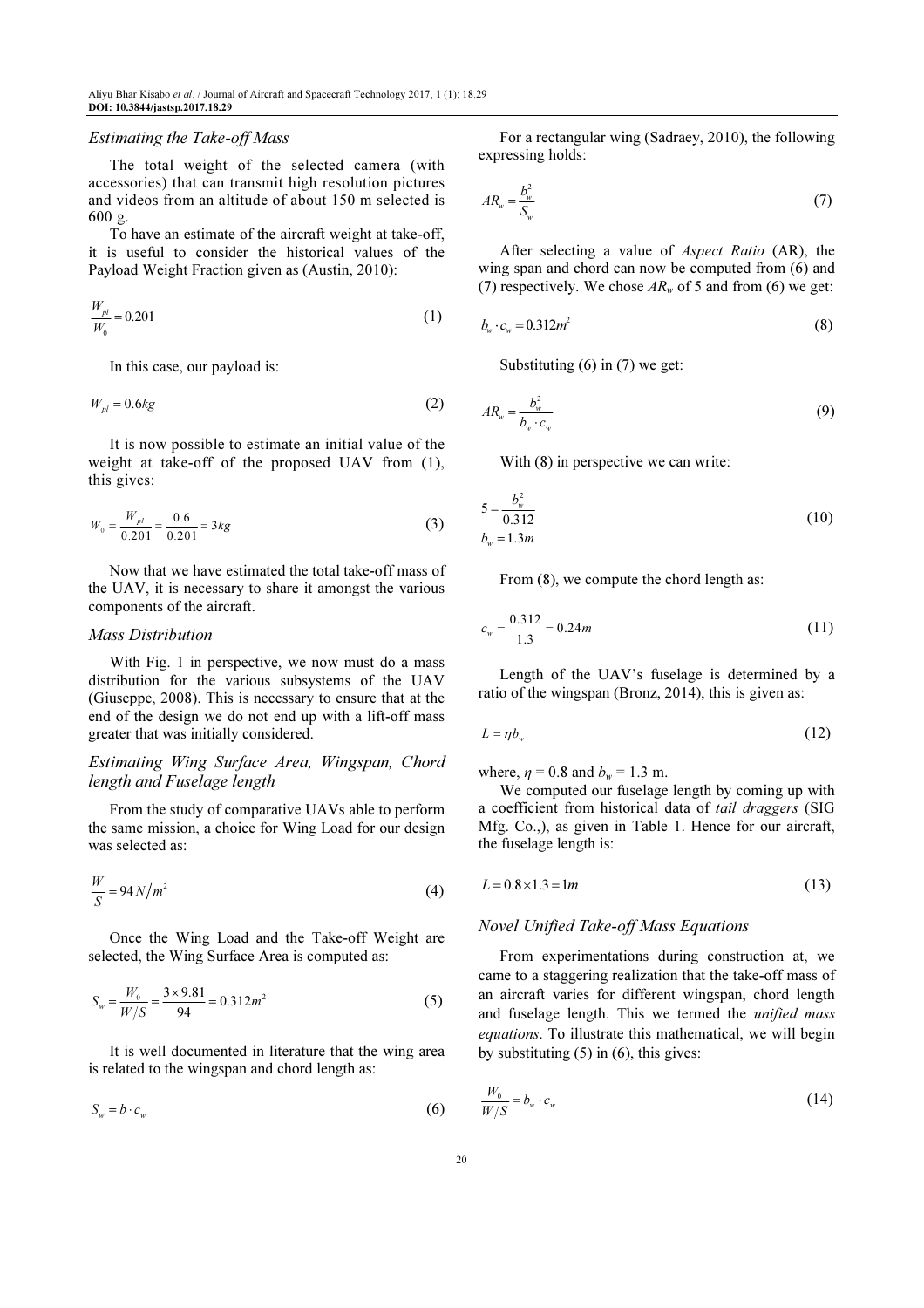

Fig. 1. Take-off mass against mass of payload

Table 1. Length and wingspan of Tail draggers

| . .<br>S/N | ັ<br>ັ<br>Aircraft    | b(m) | L(m)      | $L/b(\eta)$ |
|------------|-----------------------|------|-----------|-------------|
|            | Rascal EP-49 ARF      | ل. ا | $\rm 0.8$ | 0.6         |
| 2          | Rascal 72 EG ARF      | ۱.8  | L3        | 0.7         |
|            | Rascal 110 ARF        | 2.8  | !.9       | 0.7         |
| 4          | 4- Star 54 EG ARF     | 1.3  | l.2       | 0.9         |
|            | 4- Star 64 EG ARF     | 1.6  | 1.4       | 0.9         |
| 6          | <b>T-CLIPS EP ART</b> | L.)  | l.l       | 0.1         |
|            | Average               |      |           | 0.8         |

From (14) we can express the chord length and wingspan as a function of the take-off mass as given in (15) and (16) respectively:

$$
c = \frac{W_0}{W/S} \cdot \frac{1}{b_w} \tag{15}
$$

$$
b = \frac{W_{0}}{W/S} \cdot \frac{1}{c_{w}}
$$
 (16)

Thus, the fuselage length of the UAV as a function of the take-off mass is obtained by substituting (16) in (12):

$$
L = 0.8 \left\{ \frac{W_0}{W/S} \cdot \frac{1}{c_w} \right\} \tag{17}
$$

Considering (16), since our design for this study is for 3 kg lift-off mass and for the selected wing loading of 94  $\frac{N}{m^2}$  we can express our wingspan as:

$$
b_w = \frac{0.319}{c_w} \tag{18}
$$

From  $(12)$  wingspan of the aircraft is expressed as:

$$
b_w = \frac{L}{0.81}
$$
 (19)

Equating the right-hand sides of (18) and (19) we got:

$$
L = \frac{0.26}{c_w} \tag{20}
$$

The design approach for selecting aerofoil section for an aircraft is rigorous (Brusov and Petruchik, 2011), here we just go straight to mention the one we selected without given the details of the process. Our UAV will fly at subsonic speed hence, a low-speed Natural-Laminar-flow aerofoil (Ashok and Selig, 2001) section is best for our application. As such, the aerofoil section selected for the wings is the WRIGTH-6. It was patterned out with the actual design chord length size on A4 paper from the software *profili* (http://www.profili2.com/eng/prices.asp).

## Empennage Design

The tail, like the main wing also generates lift but this lift can be neglect compared to the amount of lift produced by the main wing. The main function of the tail is to provide stability and control.

The selected aerofoil section for the empennage is NACA 0009 (Selig, 1995) also the pattern was made with the aid of *profili*. Empennage design (Fig. 7) begins by determining an appropriate static margin and calculating the required tail area to meet this value. Only eight variables are needed to size the horizontal and vertical tail. Table 2 outlines the empennage design variables used in this study (Struett, 2012).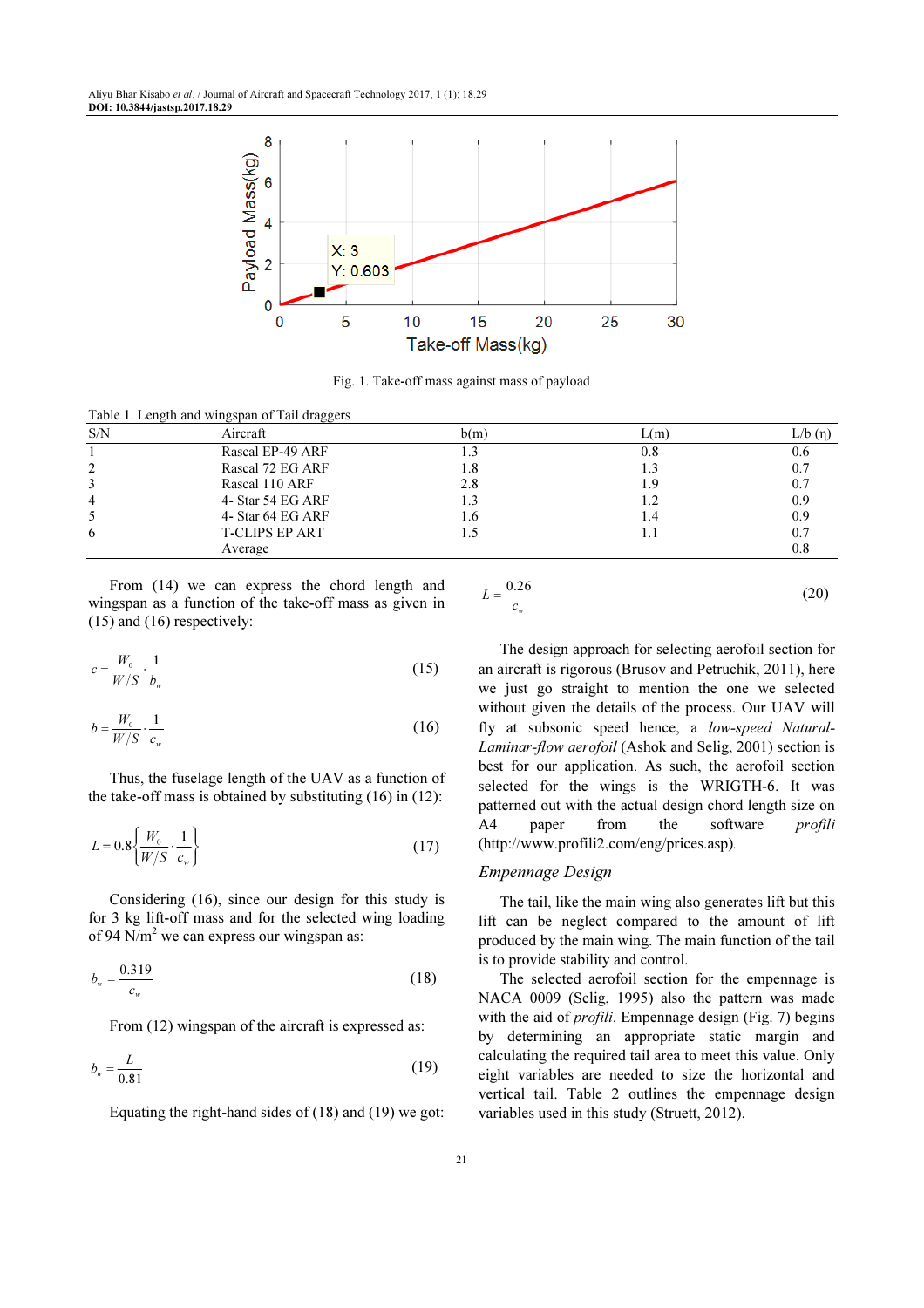Aliyu Bhar Kisabo et al. / Journal of Aircraft and Spacecraft Technology 2017, 1 (1): 18.29 DOI: 10.3844/jastsp.2017.18.29

| Table 2. Empennage design variables |                     |  |  |
|-------------------------------------|---------------------|--|--|
| Horizontal                          | Vertical            |  |  |
| $AR_H = 3$                          | $AR_V = 1.3$        |  |  |
| $V_H = 0.4$                         | $V_V = 0.04$        |  |  |
| $\lambda_H=1$                       | $\lambda_v = 0.6$   |  |  |
| $L_{bt} = 0.6$ L <sub>f</sub>       | $L_{vt} = 0.57 L_f$ |  |  |

The tail moment arms  $L<sub>ht</sub>$  and  $L<sub>vt</sub>$ , as depicted in Fig. 8, are the distance from the wing's 0.25 MAC to the corresponding tail's 0.25 MAC. For an aircraft which has a propeller mounted in the front the tail arm is usually set to approximately 60% of the total fuselage length.

#### Horizontal Tail Design

We begin here by computing the horizontal tail surface area  $(S_{HT})$ , (21) gives us this required value to begin the horizontal tail design:

$$
S_{H_{T}} = \frac{V_{H}c_{w}S_{w}}{L_{H_{T}}} = 0.049m^{2}
$$
\n(21)

where,  $S_w = 0.312 \text{ m}^2$ ,  $C_w = 0.24 \text{m}$ ,  $b_w = 1.3 \text{ m}$  and  $L_f$  $= 1$  m.

To compute the wingspan and chord length for the horizontal tail, from (9) we can write:

$$
b_{H_T}^2 = AR_{H_T} \cdot S_{H_T}
$$
 (22)

From (22),  $b_{\text{HT}}$  = 0.38 m. We now compute the size of our horizontal tail chord by re-writing (6) as:

$$
c_{H_{T}} = \frac{S_{H_{T}}}{b_{H_{T}}} \tag{23}
$$

From (23),  $C_{HT} = 0.13$  m. These completes the dimensions for the horizontal tail, we now move to determine the dimensions for the vertical tail.

#### Vertical Tail Design

Here also, we begin by computing the vertical tail area  $(S_{\text{vT}})$  as given in (24). For its corresponding wingspan, we used (25) to size it:

$$
S_{V_T} = \frac{V_V b_w S_W}{L_{V_T}} = 0.029 m^2
$$
\n(24)

$$
b_{i_{T}}^{2} = AR_{V_{T}} \cdot S_{V_{T}} \tag{25}
$$

From (25),  $b_{\text{vT}} = 0.192$  m. We now obtained our vertical tail chord as:

$$
c_{V_T} = \frac{S_{V_T}}{b_{V_T}} = 0.148
$$
\n(26)

Since  $\lambda_v = 0.6$ , then (26) is the tip chord of the vertical tail thus, the root chord for the vertical tail will be given as:

$$
c_{VTr} = \frac{c_{VTr}}{\lambda_v} \tag{27}
$$

From (27), the root chord for the vertical tail was computed as  $c_{VT}t = 0.247$  m.

Structural details for the proposed UAV are presented in a technical drawing format as shown in Fig. 9. This is necessary to aid fabrication.

#### Propulsion System Design

Electric propulsion system mainly consists of four sub-elements, shown in Fig. 8; the battery, the motor controller also called as Electronic Speed Controller, (ESC), electric motor and the propeller. A gear system can also be found between the motor and the propeller but mainly it is included in the motor sub-element.

Ideally, it is required that each element in Fig. 8 be modelled and analysed before a design is made for system requirement (Gur and Rosen, 2009; Drela, 2007; Rutkay, 2014; Youngren and Chang, 2011). Since this is just the conceptual phase of the project, we will deal superficially with these elements.

Regardless of the maximum efficiency of an electric motor or a propeller, if they are not matched correctly for the given mission specifications, the resultant total efficiency will be poor (Drela, 2005). For us to quickly match propeller with motor, we used the software Moto Calc (http://www.motocalc.com/motodown.htm). The system design and performance requirements parameters in Table 3 were supplied as input to the software. Among the options for propulsion system that Moto Calc gave, the specification in Table 4 was adopted.

The maximum power the propulsion system in Table 4 will supply is 275 Watts. But, from the data sheet of (Scorpion SII-2215-1810), it suggests that for 80-100% power delivery by the propulsion system, any of the propellers in Table 5 should be used.

## Novel Empirical Validation of Power with Thrustto-Weight Ratio

For any electric driven aircraft, the propulsion system will deliver a certain amount of power. This numerical value of power is either gotten directly from datasheet of motor manufacturers, or based on test conducted in the designer's laboratory. However, there exist the need to ascertain that this power will be sufficient for the entire flight mission. As such, power output is defined as:

$$
(T - D_a - D_f) V_{TO} = P_0 \tag{28}
$$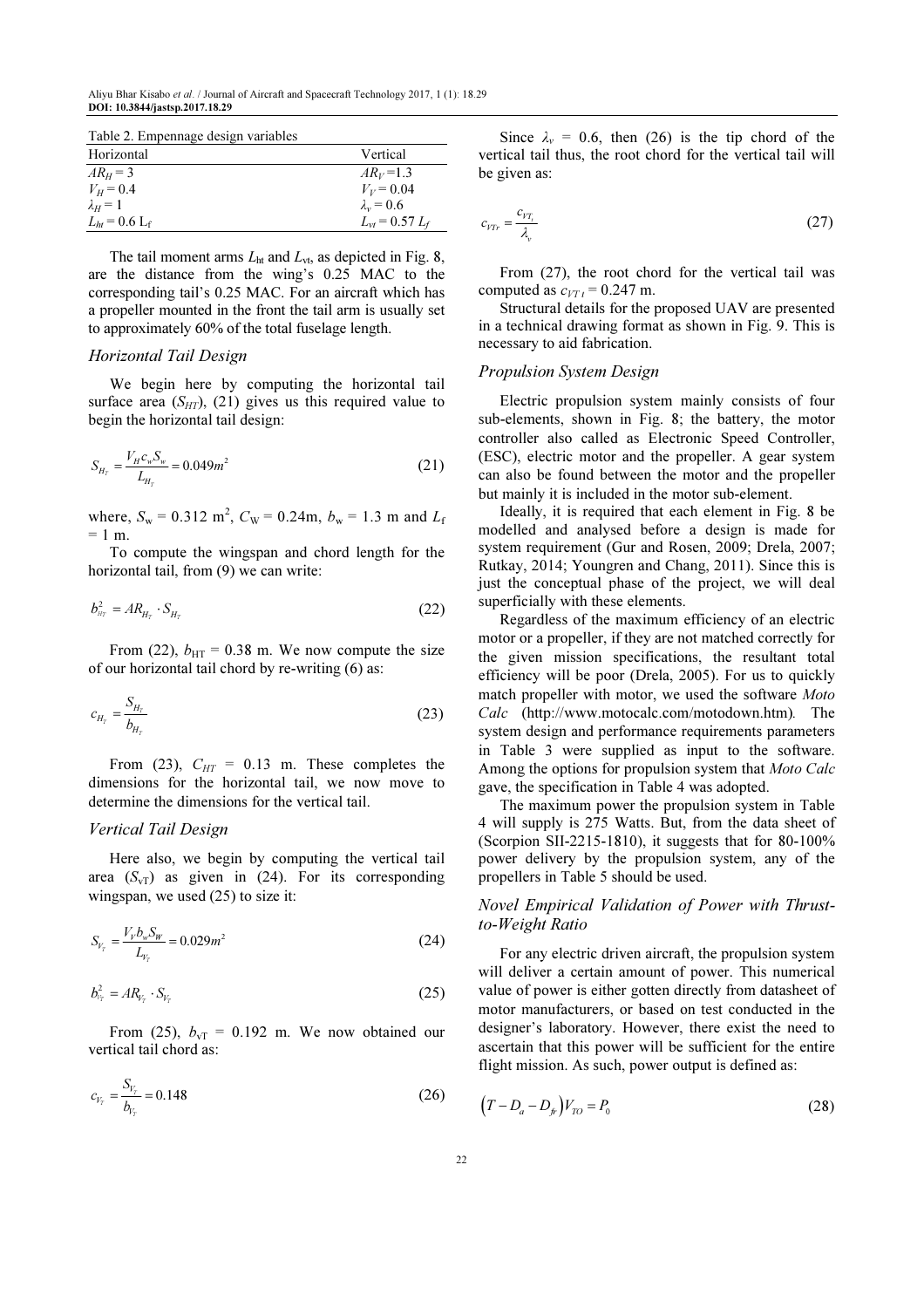Table 3. System design and performance requirements for CSTP\_UAV\_3.0\_I

| Wingspan           | $1.3 \text{ m}$     |
|--------------------|---------------------|
| Altitude of flight | 150 <sub>m</sub>    |
| Chord length       | $0.024 \text{ m}$   |
| Wing area          | $0.312 \text{ m}^2$ |
| Lift-off mass      | $3.0 \text{ kg}$    |
| Endurance          | $30 \text{ min}$    |
| Battery type       | Lipo                |
| Motor type         | <b>Brushless</b>    |

| Table 4. Designed propulsion system |                     |  |  |
|-------------------------------------|---------------------|--|--|
| Motor                               | Scorpion SII-22-810 |  |  |
| Battery                             | $2\times3200$ SHD   |  |  |
| Propeller                           | $12\times10$ in     |  |  |

| Table 5. Datasheet propeller options for scorpion SII-22-1810 |  |  |
|---------------------------------------------------------------|--|--|
|                                                               |  |  |

| Prop. Manf | Prop size         | Input voltage |
|------------|-------------------|---------------|
| <b>APC</b> | $7\times 6$ -SF   | 7.4           |
| APC.       | $8\times3.8-SF$   | 7.4           |
| <b>GEM</b> | $8\times4.5$ -C   | 7.4           |
| GWS        | $8\times4.3-SF$   | 7.4           |
| APC.       | $6\times 5.5 - E$ | 7.4           |

where,  $T$  is the thrust force,  $D_a$  is the aerodynamic drag and  $D_f$  is the frictional drag due to the landing gears and  $V_{TO}$  is the take-off velocity:

$$
D_{fr} = 2\mu w_1 + \mu w_2 \tag{29}
$$

$$
D_a = 0.5 \rho V_{TO}^2 S_{ref} C_D \tag{30}
$$

Substituting (29) and (30) in (28) gives:

$$
\[T - \{(0.5\rho V_t^2 S_{ref} C_D) - (2\mu w_1 + \mu w_2)\}\]V_{TO} = P_0 \tag{31}
$$

where,  $w_1$  and  $w_2$  are the front back landing gears respectively and  $\mu$  is the frictional coefficient of the runway, leading to:

$$
T = \frac{P_0}{V_{TO}} + \left\{ \left( 0.5 \rho V_t^2 S_{ref} C_D \right) + \left( 2 \mu w_1 + \mu w_2 \right) \right\}
$$
 (32)

The power system can be defined as a function of input and output power:

$$
\eta = \frac{P_0}{P_i}
$$
\n
$$
P_0 = \eta P_i
$$
\n(33)

Substituting (33) in (32) we get:

$$
T_i = \frac{\eta P_i}{V_{TO}} + \left\{ \left( 0.5 \rho V_i^2 S_{ref} C_D \right) + \left( 2 \mu w_1 + \mu w_2 \right) \right\}
$$
 (34)

Each landing gear has a certain fraction of the aircraft weight acting on it through its chassis, hence we can write the following:

$$
w_1 = w_{1_t} + w_{ch}
$$
  
=  $w_{1_t} + \frac{L_1}{L}W_0$  (35)

$$
w_2 = w_{2_i} + w_{ch}
$$
  
=  $w_{2_i} + \frac{L_2}{L}W_0$  (36)

Substituting (35) and (36) in (34) gives:

$$
T_{i} = \frac{\eta P_{i}}{V_{TO}} + \left\{ (0.5 \rho V_{i}^{2} S_{ref} C_{D}) + \begin{pmatrix} 2 \mu \left( w_{1_{i}} + \frac{L_{1}}{L} W_{0} \right) \\ + \mu \left( w_{2_{i}} + \frac{L_{2}}{L} W_{0} \right) \end{pmatrix} \right\}
$$
  

$$
= \frac{\eta P_{i}}{V_{TO}} + \left\{ (0.5 \rho V_{i}^{2} S_{ref} C_{D}) + \begin{pmatrix} 2 \mu w_{1_{i}} + 2 \mu \frac{L_{1}}{L} W_{0} \\ + \mu w_{2_{i}} + \mu \frac{L_{2}}{L} W_{0} \end{pmatrix} \right\}
$$
(37)

Multiplying all through with  $1/W_0$  and simplifying gives:

$$
\frac{T_i}{W_0} = \frac{\eta P_i}{W_0 V_{TO}} + \begin{cases}\n\left(\frac{0.5 \rho V_{TO}^2 S_{ref} C_D}{W_0}\right) & \text{(38)} \\
+\mu \left(2 \frac{W_{1_i}}{W_0} + \frac{W_{2_i}}{W_0} + \frac{2L_1 + L_2}{L}\right)\n\end{cases}
$$

For,  $W_0 = 30N$ ,  $\eta = 0.7$ ,  $V_{T0} = 4.34$  ms<sup>-1</sup>,  $C_D = 0.134$ ,  $S_{ref}$  = 0.312 m<sup>2</sup>,  $\mu$  = 0.02,  $\rho$  = 1.225 kgm<sup>-3</sup>,  $P_i$  = 220 W and assuming tires have masses of at most  $4\%$  of  $W_o$ , this give 0.12 kg. The main landing gear should be between about 50-55% of the MAC computed as:

MAC Length = 
$$
\frac{2}{3} \left\{ C_r + C_t - \frac{C_r C_t}{C_r + C_t} \right\} = 0.29m
$$
 (39)

Hence, 55% of MAC is 0.16 m, therefore  $L = L_1 + L_2 =$ 0.615 m,  $L_1 = 0.045$  m,  $L_2 = 0.57$  m (as presented in Fig. 11), evaluating (38) we got:

$$
\frac{T_i}{W_0} = 1.16 + 0.04\tag{40}
$$

Comparing (40) with (38), the thrust to weight ratio depends on the first term in (38) -the second term is negligible. Then, we can re-write (38) as: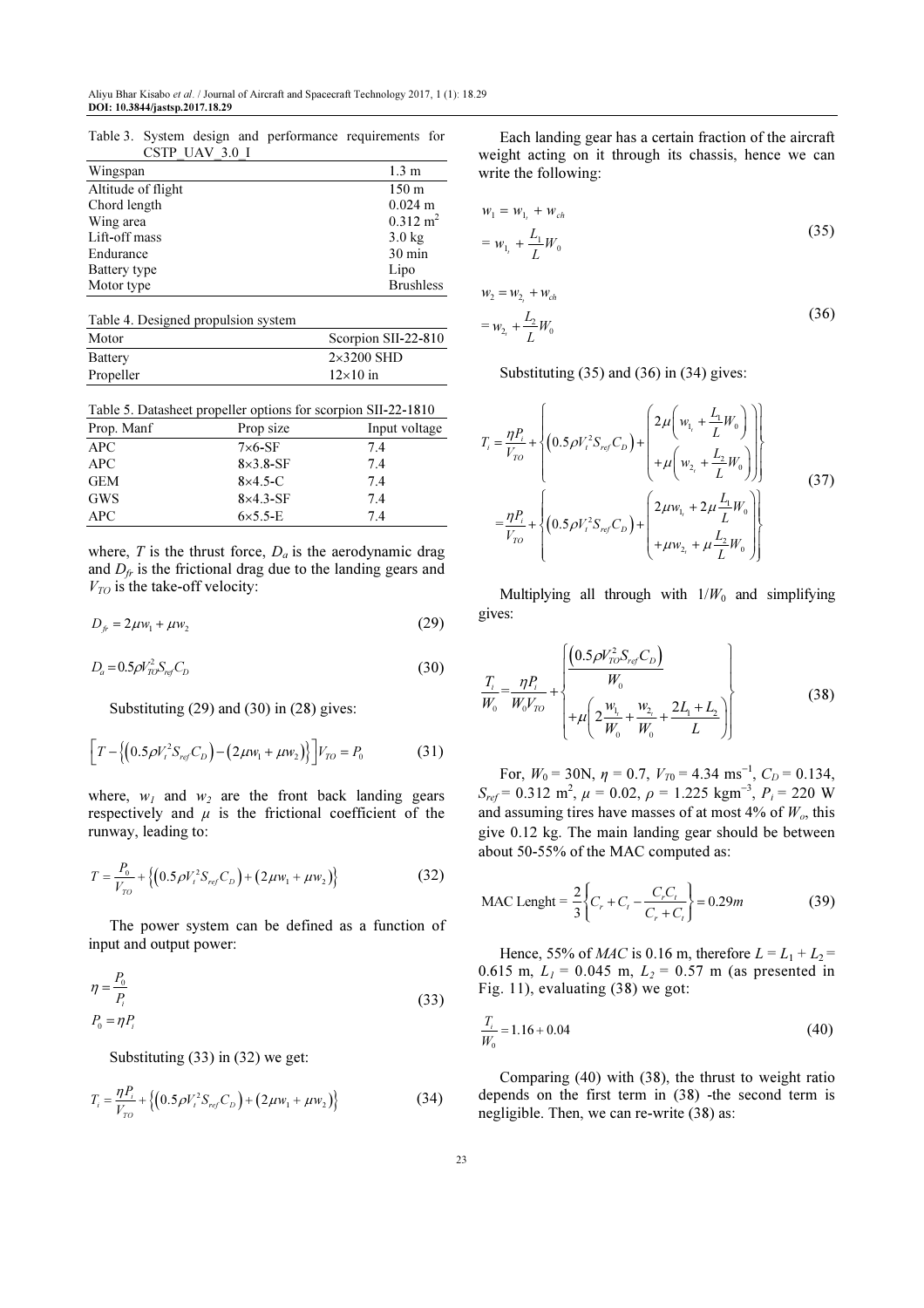$$
\frac{T_i}{W_0} = \frac{\eta_{bat} P_i}{W_0 V_{TO}}\tag{41}
$$

where,  $\eta_{batt}$  is the efficiency of the battery hence, investigate for a power input  $(P_i)$  by substituting the value of 220 W as  $P_i$  in (41) we get:

$$
\frac{T_i}{W_0} = \frac{0.7 \times 220}{30 \times 4.34} = 1.07
$$
\n(42)

#### Landing Gear

The two main struts are attached to the airplane slightly ahead of the airplane's Centre of Gravity (CG).

The rudder pedals are the primary directional controls while taxing. The tail gear of the UAV attaches directly to the bottom of the rudder and extends to about 0.03 m below the end of the fuselage, allowing it to fit easily into the fuselage. The front landing gear is taller to ensure good clearance of propeller with ground. Each front landing gear is mounted directly onto the foam sheet to ensure that the load is transferred to a rigid part of the aircraft.

#### Flight Test

Aside the primary objective of acquiring technical know-how of building and flying an aircraft from scientific first principle approach indigenously, the goals for this concept design was to test several key design decisions, these are:

- To ensure that the aerofoil section selected for the wing will provide the need lift
- Taxi test to ensure adequacy of the ski to slide over of the runway (CPSU, 2013-2014)
- To ensure that the propulsion system selected will taxi the UAV sufficiently and get it to the take-off velocity
- Validate design take-off distance (less than 20 m)

The UAV shown in Fig. 11 was flown several times at an open field and all the concerns highlighter above was allayed.

## Discussion of Result

In the next phase of this study, the payload is likely to increase in mass. This will be because of the inclusion of sensors that can detect hydrocarbon emission (because of leakage). Thus, Fig. 1 will be used to quickly determine the UAV's take-off mass. As payload mass increases, take-off mass also increase. CSTP UAV 3.0 I was subjected to a distribution analysis as shown in Fig. 2. This mass distribution analysis was used to guide hard ware selection, especially for the propulsion system elements.

Once we have the take-off mass and mass distribution for various components in perspective we then proceeded to estimate the wing area as a function of the take-off mass of the UAV under a wind load. From Fig. 3, the wing area is expected to increase as the takeoff mass increases. This simply means that if we are considering more payloads on our UAV we must determine the exact mass increase and it must translate to more area on the wings.

The relationship between the wing area and the aspect ratio for a rectangular wing aircraft is given in (7). The UAV' chord length and wingspan were estimated as given in (10) and (11). Fuselage length of the aircraft is related to the wingspan by (12). Historical information in Table 1 of similar aircrafts, gave the relating coefficient for the determination of our fuselage length.

Standard aircraft design parameters as shown in Table 2 were used to determine the sizes of all concern variables that make up the empennage. Since it does not generate any form of lift, NACA006 was used for the aerofoil section of the horizontal and vertical tail. The aerofoil section was printed with the actual chord length from profile. This pattern was used to form ribs for both the horizontal and vertical tail.

During the initial design stages of this conceptual aircraft, we observed that a violation of the take-off mass of the UAV resulted in other anomalies in the design. This prompted the further investigation into the unique role the take-off mass plays during the design process. The results of such investigation are the *novel unified* take-off mass equations  $(15)$ ,  $(16)$  and  $(17)$ . From Fig. 4, it is clearly seen that as take-off mass increases we expect that the corresponding chord length, wingspan and fuselage length should also increase. In a nutshell, an aircraft with design take-off mass of 5 kg will not have the same wingspan, chord length and fuselage length as an aircraft with a design take-off mass of 3 kg. These mathematical equations simply inform us that if at the end of fabrication, we have an aircraft with mass greater than our initially designed take-off mass the aircraft design is in jeopardy and a bad one might be tempted to think of getting a more powerful propulsion system to correct this anomaly, forgetting that the load carrying capacity or lift of an aircraft is mainly a function of the wingspan and corresponding chord length. Converse is the case if the UAV's take-off mass ends up being less that the initially designed take-off mass. Hence, it is customary in aerospace industry to quest for ways of making hardware much lighter to increase overall performance of space vehicles.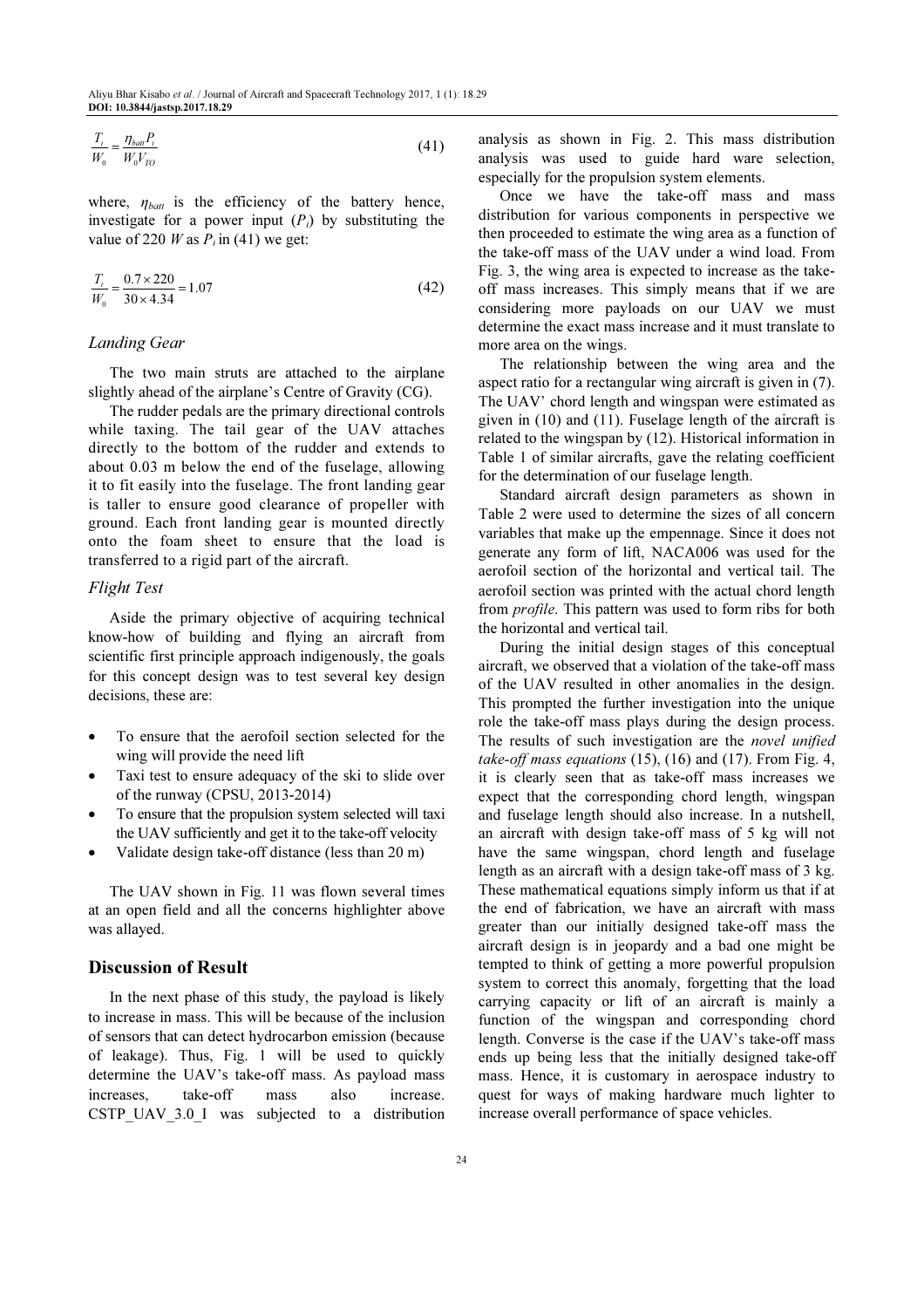Aliyu Bhar Kisabo et al. / Journal of Aircraft and Spacecraft Technology 2017, 1 (1): 18.29 DOI: 10.3844/jastsp.2017.18.29



Fig. 2. CSTP UAV\_3.0\_I mass distribution



Fig. 3. Take-off mass against wing surface area



Fig. 4. Take-off mass as it affects wing span, chord length and fuselage length



Fig. 5. Chord length against wingspan for 3.0 kg lift-off mass UAV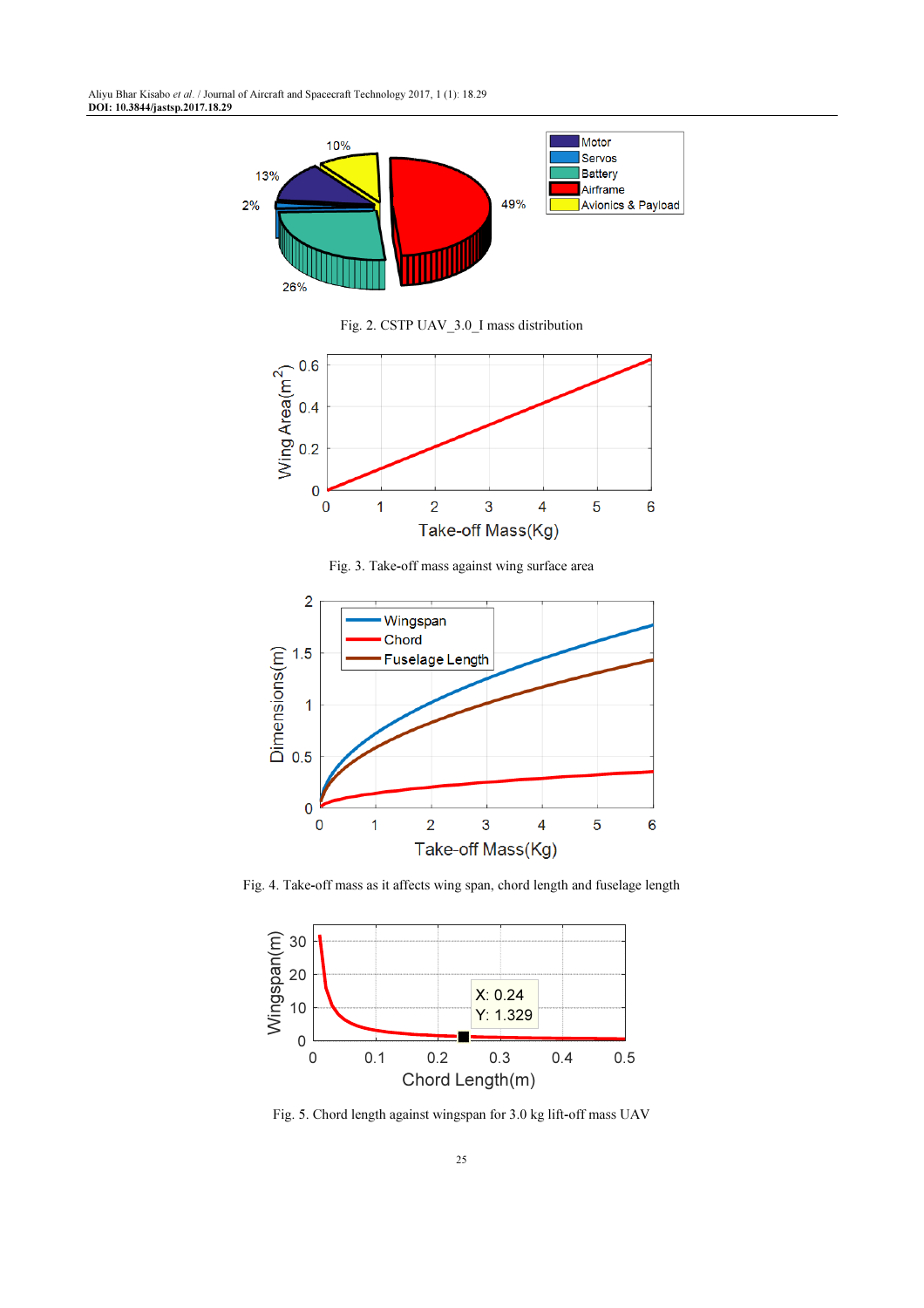For an electric driven aircraft, the heaviest component comes from the propulsion system (battery) Fig. 10 depicts the actual layout of the propulsion system elements in CSTP UAV 3.0 I. To quickly design our propulsion system, information in Table 3 served as input to the software Moto Calc. Matching of all elements to form the propulsion system is invaluable, especially that of motor and propeller.

Note, from Table 4 *Moto Calc* recommends a  $12\times$ 10-inch propeller to be matched with the motor Scorpion SII-22-1810. From Table 5, none of such dimension of propeller was recommended by the manufacturer of the motor. Motor used on CSTP\_UAV\_3.0\_I wasA2212/6T with capacity 2200 kv. Manufacturers of A2212/6T recommend a 7×5 in propeller on 2 batteries of 2 cells and a 5×5 or 6×4 prop on 3 cells. Matching propeller with motor on an experimental test rig is invaluable for a UAV designer, this is necessary to validate manufacturer's claims (Brezina and Thomas, 2013). We ended up matching the motor A2212/6T with a propeller of dimension 10×4 inch. Lipo battery of capacity 4200 mAh (3 cell) with an

input voltage of 7.4 volts and a 30A Electronic Speed Controller (ESC) completed our propulsion system design. The ESC was programmed manually. This manual means of programming consists of the radio transmitter, radio receiver, the ESC and the battery connected to the motor in a loop while following series of beeping sounds to configure the system. Other options of doing this is by using Arduino microcontroller or a Programming Card.

The datasheet for A2212/6T, following manufacturer's recommendation a maximum power of 220  $W$  will be delivered. Even if static and dynamic test on a test rig confirms the maximum power at the propeller, there still exists the need to ascertain that this power will be adequate for our proposed mission. To do this, we opted for an empirical method. From Fig. 12, the minimum power required which gave a thrust to weight ratio of one is 186 Watts. Thus, we need at least 186Watts as the power output at the propeller for the entire flight mission.



Fig. 6. Chord length against fuselage length for 3.0 kg lift-off mass UAV



Fig. 7. Aircraft empennage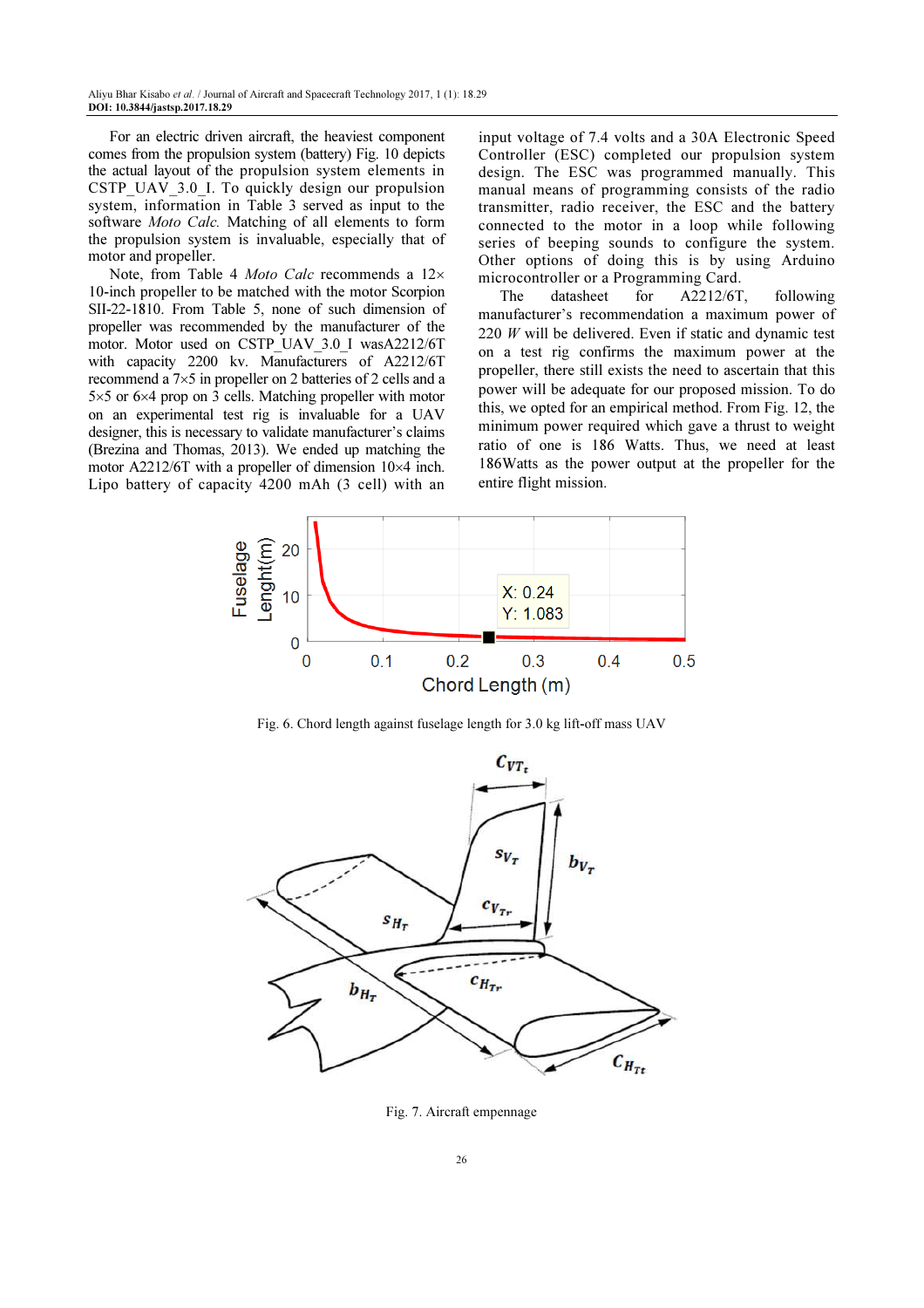

Fig. 8. Horizontal tail arm  $(L_{HT})$  and Vertical tail arm  $(L_{vT})$  of an aircraft



Fig. 9. Structural layout of the UAV



Fig. 10. Propulsion System of the UAV

Without any telemetry and payload instrumentation system on the UAV, the weight of CSTP\_UAV\_3.0\_I for conceptual 1 flight tests was 1.6 kg. From Fig. 13, it can be seen that the UAV attained lift-up at a short take-off distance as expected. Also, excessive fluttering of the wings was noticed after flight tests. This observation prompted an investigation that lead to the novel expressions in (18) and (20). To obtain a shorter wingspan but larger chord length for a designed take-off mass of 3 kg, we came up with various prototypes that could be tested for minimal fluttering of the wings. In Table 6, we propose just three of such variants. These variants of the UAV prototypes were obtained from Fig. 5 (chord length against wingspan) and Fig. 6 (chord length against fuselage length).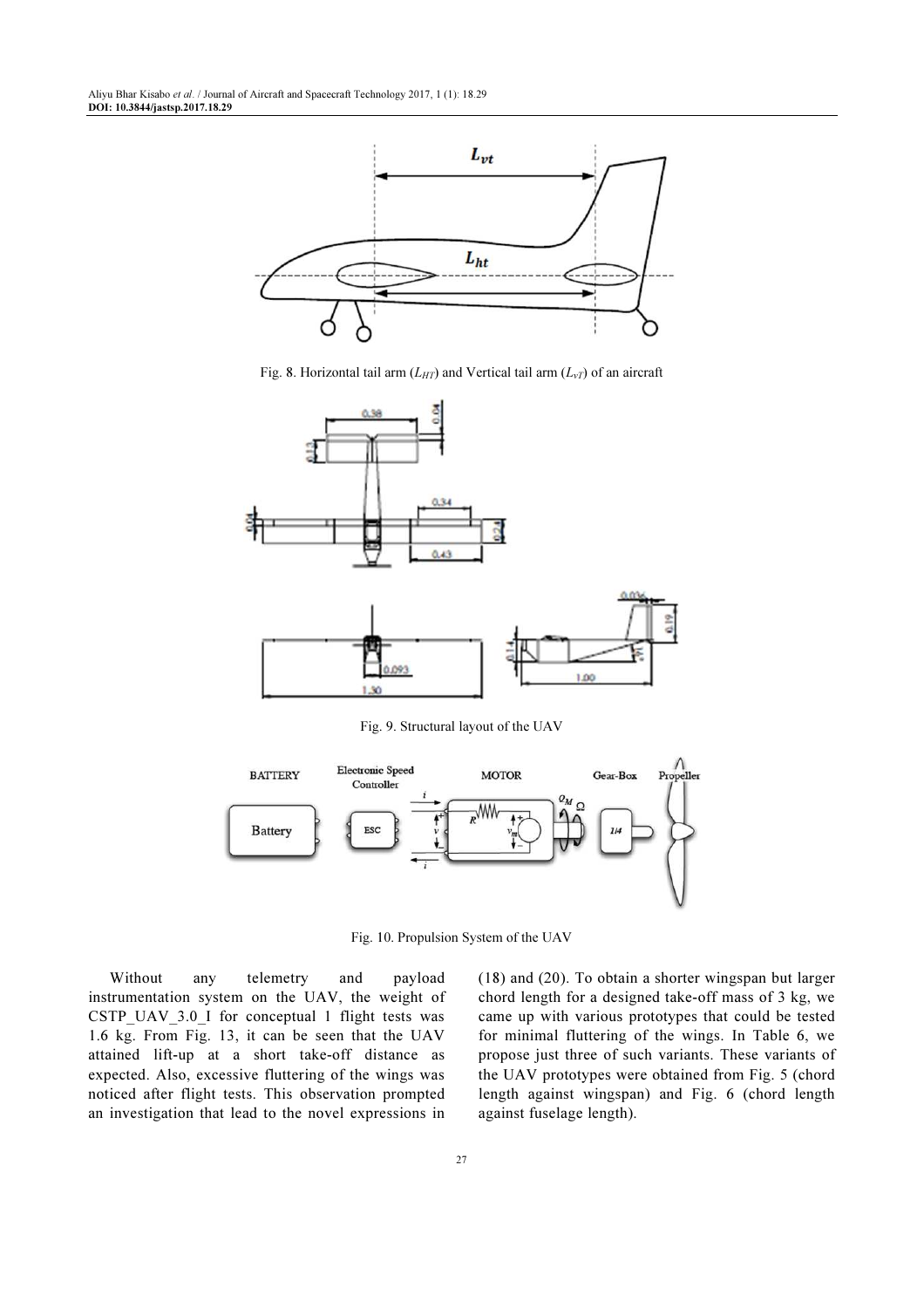Aliyu Bhar Kisabo et al. / Journal of Aircraft and Spacecraft Technology 2017, 1 (1): 18.29 DOI: 10.3844/jastsp.2017.18.29



Fig. 12. Power against thrust-weight ration



Fig. 13. CSTP\_UAV\_3.0\_I

| S/N    | JAV.                                                     | Wingspan (m) | Chord length (m) | Fuselage length (m) |
|--------|----------------------------------------------------------|--------------|------------------|---------------------|
|        | <b>UAV</b><br>3.0 II<br>_                                | 1.1          | 0.30             | 0.9                 |
| ◠<br>∼ | STP_<br><b>UAV 3.0 III</b>                               | J.9          | v.JJ             | 0.7                 |
| ⌒<br>◡ | 3.0 IV<br>'CTP<br>UAV<br>$\overline{\phantom{0}}$<br>$-$ |              | 0.40             | 0.6                 |

# Conclusion

Mission statement for designing an aircraft for the sole purpose of surveillance in Oil and Gas pipeline network was translated to a physical UAV design. This was aided by; firstly, (3) novel mathematical expressions that relates the lift-off mass of an aircraft with the wingspan, chord length and fuselage length of the